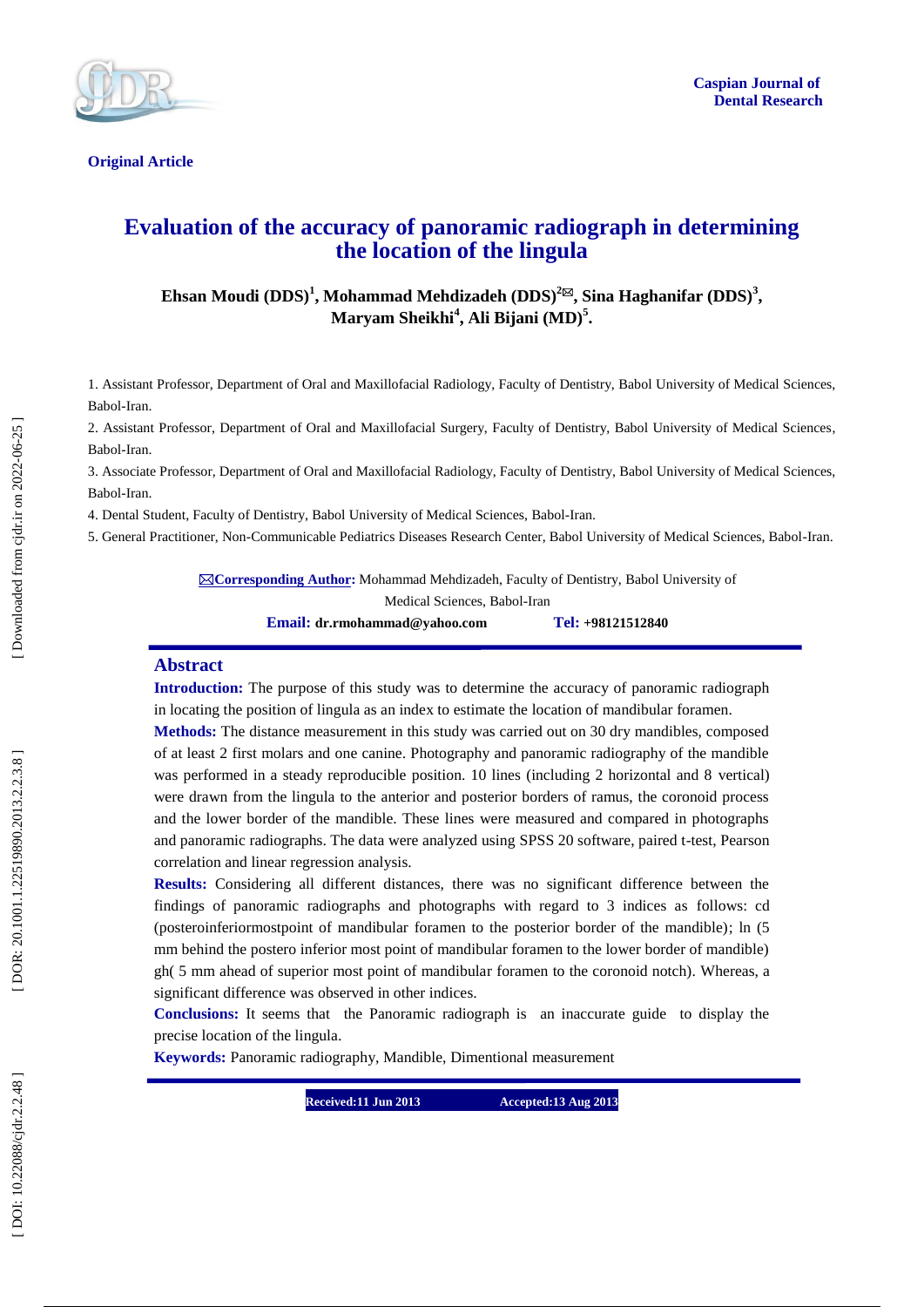

**ارزیابی دقت رادیوگرافی پانورامیک در تعیین محل لینگوال**

### **چکیده**

**مقدمه:** هدف از این مطالعه، ارزیابی دقت رادیوگرافی پانورامیک در تعیین محل لینگولا به عنوان شاخصی جهت شناسایی موقعیت سوراخ مندیبولار می باشد.

**مواد و روش ها:** در مطالعه حاضر ۳۰ عدد فک پایین خشک با دندان که حداقل دو دندان مولر اول ویک کانین دارند برای اندازه گیری انتخاب شدند.در یک موقعیت ثابت و قابل تکرار، از فک های پایین، فوتوگرافی و رادیوگرافی پانورامیک به عمل امد.۱۰ خط (شامل ۲ خط افقی و ۸ خط عمودی) از لینگولا به بوردر قدامی و خلفی راموس، زائده کورونوئید و بوردر تحتانی فک پایین، رسم شد. این خطوط در فتوگرافی و رادیوگرافی پانورامیک اندازه گیری گردیده و با هم مقایسه شدند. اطلاعات با استفاده از نرم افزار آماری SPSS 20 و با استفاده از آزمون Paired T test، ضریب همبستگی پیرسون و رگرسیون خطی مورد تجزیه و تحلیل قرار گرفتند.

**یافته ها: ف**قط در سه شاخص cd (تحتانی خلفی ترین نقطه ی سوراخ مندیبولار تا بوردر خلفی فک پایین)، gh (پِنج میلی متر جلوتر از فوقانی ترین نقطه ی سوراخ مندیبولار تا زائده کورونوئید) و 1n (پنج میلی متر عقب تر از خلفی تحتانی ترین نقطه ی سوراخ مندیبولار تا بوردر تحتانی فک پایین) بین رادیوگرافی پانورامیک و فوتوگرافی تفاوت معناداری وجود نداشت. در مورد سایر شاخص ها اختلاف رادیوگرافی پانورامیک و فوتوگرافی معنادار بود.

**نتیجه گیری:** به نظر می رسد رادیوگرافی پانورامیک ابزار دقیقی در نشان دادن محل واقعی لینگولا نیست.

**واژگان کلیدی:** رادیوگرافی پانورامیک، فک پایین، اندازه گیری ابعادی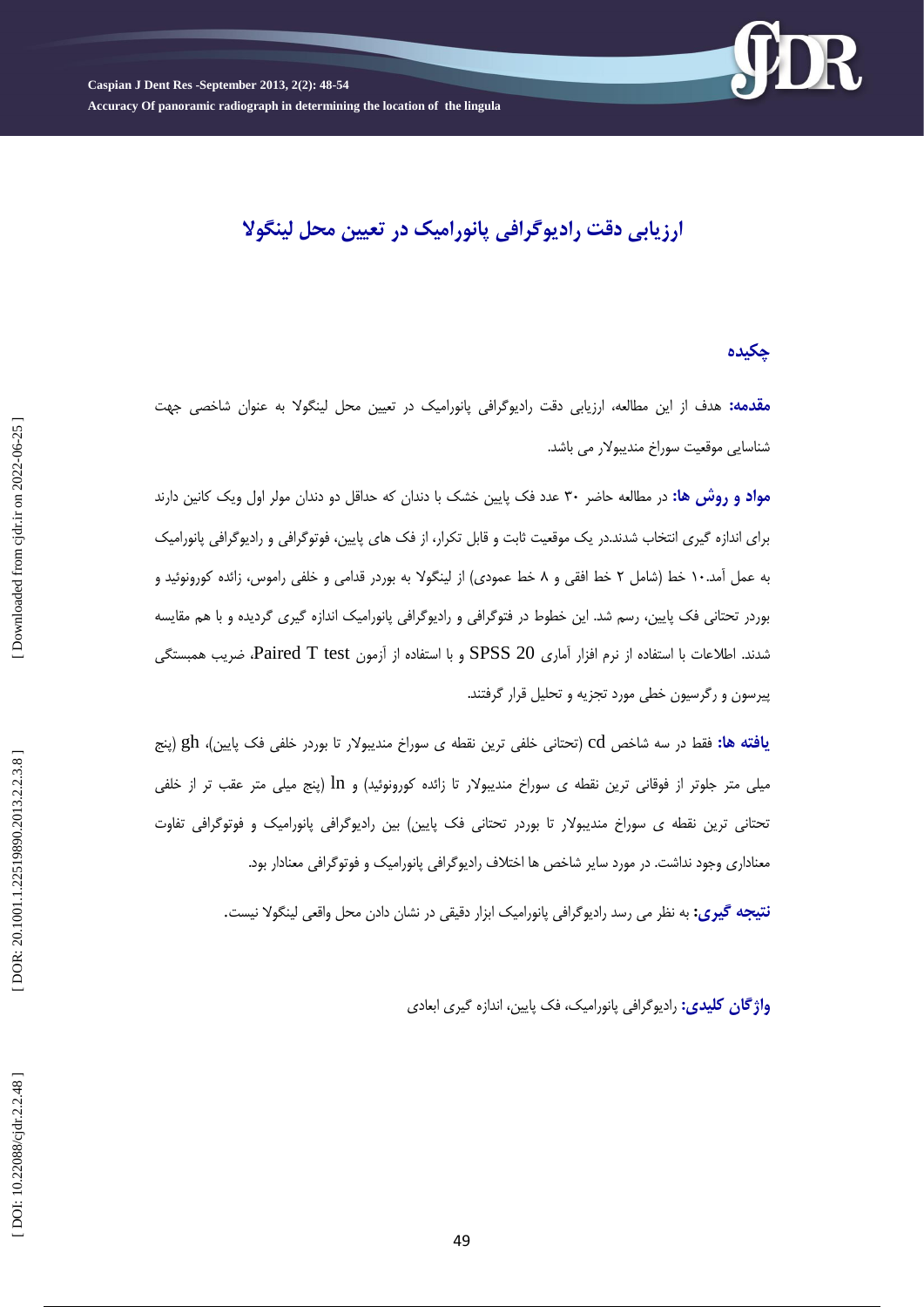

## **Introduction**

The lower jaw bone as one of the facial bones is composed of symphysis, ramus and body (1) . Lingula is located on the medial surface of ramus, close to lumen of the mandibular canal and in many cases at its entrance (2).

The shape of lingula varies among different populations and is classified as truncated, nodular and triangular (3). In more than 50% of adults, lingula is encountered in the development of half to 2/3 of wall of mandibular foramen. Mylohyoid ridge extends from the posterior border of the lingula (4). Lingula is a remarkable bony landmark in the identification of the mandibular foramen during dental treatment and maxillofacial surgery (5 -10). Panoramic radiograph provides information about the location of symphysis, body and ramus of the mandible (11).

The mandibular foramen and the lingula are among the recognizable anatomical landmarks on panoramic radiographs. This technique (panoramic radiograph) is beneficial in the estimation of the mandibular foramen distance to the anteroposterior and superoinferior borders of the mandible (12).

Total measurements obtained from panoramic radiographs have been opposed as a result of extensive variability in methods and errors. Some researchers suggest that the use of standardized head position, bite block and accurate imaging technique make panoramic radiograph as a beneficial guide for this purpose (13). The aim of this study was to determine the location of lingula on panoramic radiograph and compare it with the correct location on dry mandible.

### **Methods**

This study was performed on 30 dry mandibles, which prepared in Oral and Maxillofacial Radiology Department of Babol University of Medical Sciences. which had at least 2 first molars and canine.

These 2 teeth were selected as reference points to draw an imaginary occlusal plane. All photographs of mandible were taken with Canon EOS 450D (Japan) camera using EF 100 mm F/2.8 MACRO USM (Japan) lens. In all the photographs, the distance between camera lens and the mandibular foramen was equal. Then all the images were printed in actual dimensions on A4 please mention the dimentions paper. On this paper, the location of mandibular foramen was specified and the lines were drawn. Posterior border of ramus, coronoid process, inferior border of mandible, 5mm ahead and behind the mandibular foramen to the coronoid process and inferior border of mandible were marked. The mandibular foramen was identified at the superoinferiormost and posteroinferiormost points.

The measured 10 line distances are as follows:

1.The superiormost and anteriormost points of mandibular foramen to the anterior border of ramus  $(ah)$ .

2.The inferiormost and posteriormost points of mandibular foramen to the posterior border of mandible (cd).

3.The superiormost and anteriormost points of mandibular foramen to the coronoid notch (perpendicular to connecting line between tip of condylar head and coronoid process) (ae)

4.The superiormost and anteriormost points of mandibular foramen to the lower border of mandible.(perpendicular to the connecting line between tip of condylar head and coronoid process) (af)

5.5mm ahead of superiormost point of mandibular foramen to the coronoid notch (perpendicular to the connecting line between tip of condylar head and coronoid process) (gh).

6.5mm ahead of anteriormost and superiormost points of mandibular foramen to the inferior border of mandible (perpendicular to the connecting line between the tip of condylar head and coronoid process) (gi)

7.Posteriormost and inferiormost points of mandibular foramen to the coronoid notch (perpendicular to the connecting line between tip of condylar head and coronoid process) (cj)

8.Posteriormost and inferiormost points of mandibular foramen to the lower border of mandible (perpendicular to the connecting line between tip of condylarhead and coronid process) (ck)

9.5mm behind the posteriormost&inferiormost points of mandibular foramen to the coronid notch (prependicular to the connecting line between tip of condylar head and coronid process) ( lm)

10 . 5mm behind the posteriormost and inferiormost points of mandibular foramen to the lower border of mandible (perpendicular to the line connecting the tip of condylar head and coronid process) ( ln) . ( figure 1)

An electronic digital caliper was used to measure a total of 10 lines with the minimum error being 1% mm. One observer repeated the measurements twice in 30 dry mandibles. 2 weeks after the first measurement, the second measurement was performed.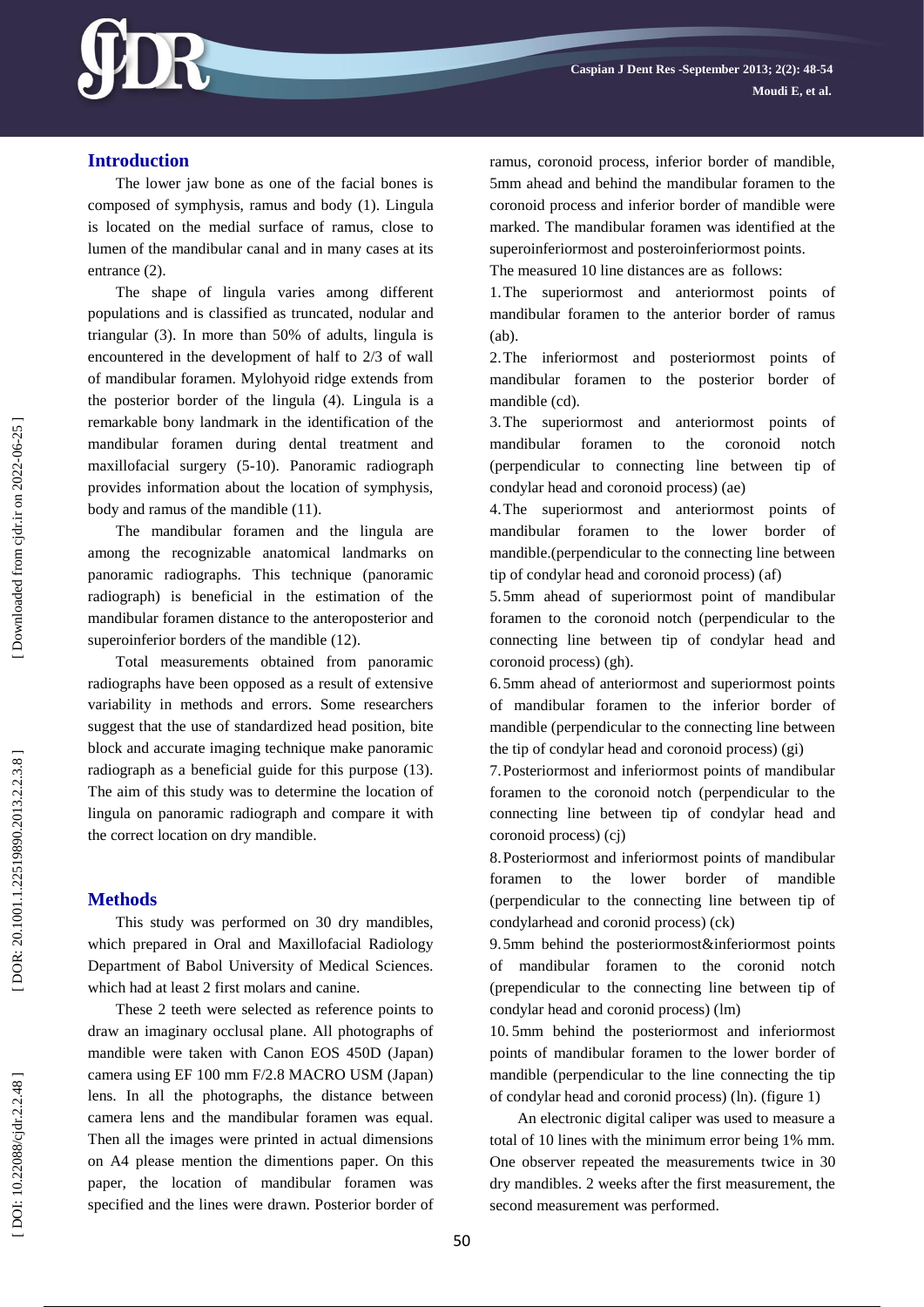**Accuracy Of panoramic radiograph in determining the location of the lingula**

Two lines were drawn parallel to the connecting line between the tip of condylar head to the tip of coronoid process, the first line from the anterosuperiormost point of mandibular foramen to the anterior border of ramus and the second line from the posteroinferiormost point of mandibular foramen to the posterior border of ramus of mandible.

In this study, a routine panoramic radiographic technique without the application of metallic landmark was used to localize the place of lingula. Dry human mandibles were put in panoramic machine. The occlusal plane (an imaginary line drawn through the canine to the first molar) was aligned parallel with the floor. In the anterior region, a bite block was used.

To counteract lack of soft tissue on skull 3, layers of lead foil present in intraoral occlusal film were used. Dry human mandible was secured on a plate made of PVC material, located within the image layer of panoramic machine (centered on midline with the Frankfort horizontal plane parallel to the floor and Y line passing through the canine.)

All panoramic images were taken with the Cranex Tome Ceph (Sorede x, Helsinki Finland) panoramic unit and Agfa ( Ortho CP -Plus Belgium) x -ray film. Setting of 60 KVP, 4 mA and exposure duration of 15 seconds with the standard panoramic program were used for all exposures. Then the images were processed by a Dental –Max (HOPE x -ray product, U.S.A) processor at 24.5 c using (Tetenal AG &Co,Germany) solution. ( figure 2)

The images were shown on a light box. All the lines (10 lines) were drawn on zinc acetate sheet. A digital caliper with smaller gradation was used to measure the magnification of machine. The data were analyzed using SPSS 20 software, paired t -test, Pearson correlation and linear regression analysis.

### **Results**

The distance differences between panoramic radiographs and photographs were statistically significant with regard to cd, gh& In  $(p>0.05)$ . The data for other indices are as follows: Mean±SD of cd line in the photograph and panoramic radiograph is respectively 12.78±2.88 and 12.60±2.12. Mean±SD of gh line in the photograph and panoramic radiograph is respectively  $22.77\pm8.42$  and  $24.48\pm6.48$  and for the ln it is in order  $19.03 \pm 5.27$  and  $18.11 \pm 4.36$ . (The data for other indices are mentioned in table 1). Figure 3 shows the relationship between the photographic and radiographic findings .



**Figure 1. This schematic diagram shows the mandible and various mentioned distances**



**Figure 2. Image represents the panoramic radiograph of mandible Evaluation of image**



**Figure 3. The relationship between the photographic and radiographic findings**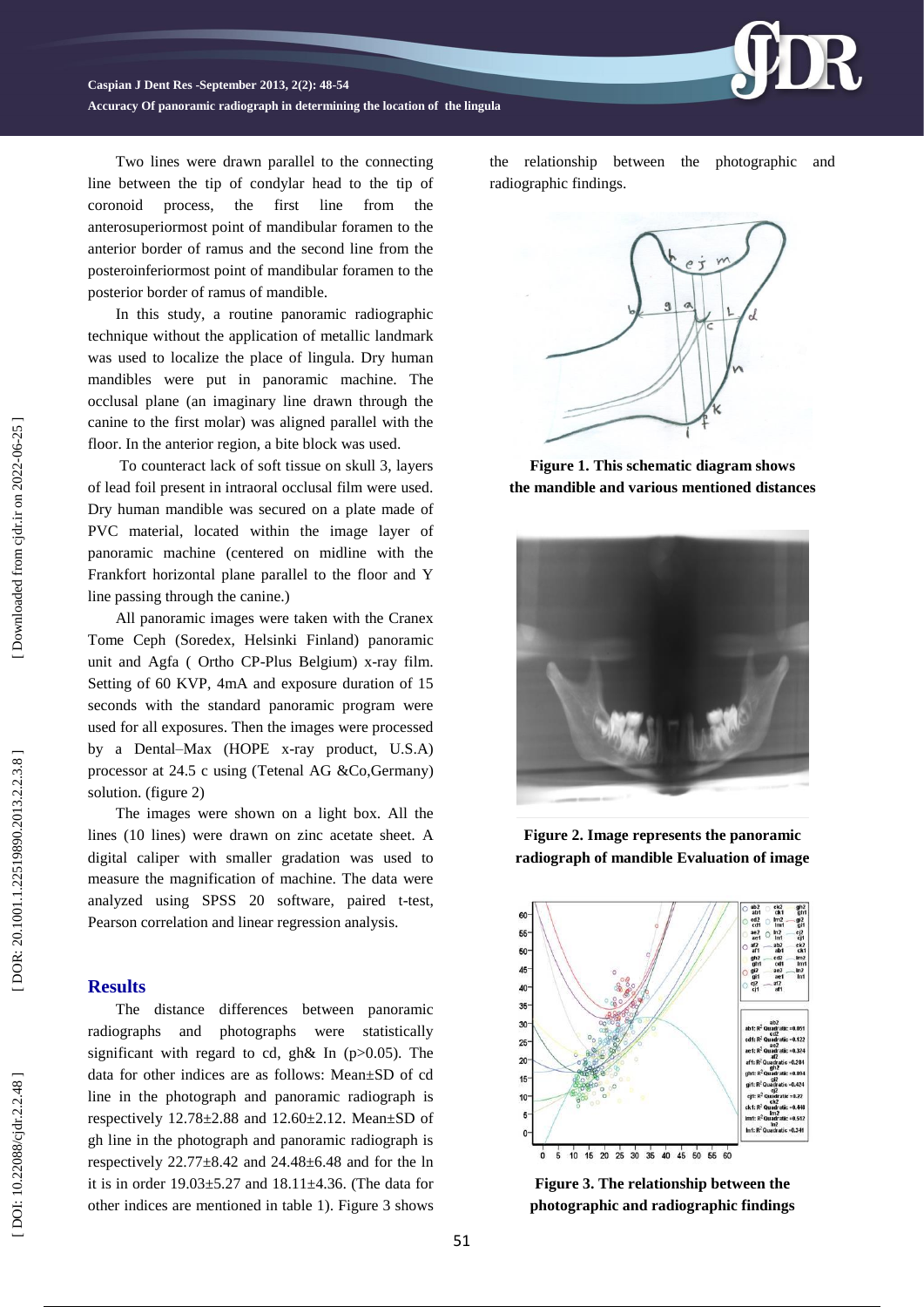**Table 1. Differences between photographic and radiographic findings**

| index | <b>Photographic</b><br>measurement<br>$Mean \pm SD$ | <b>Panoramic</b><br>measurement<br>$Mean \pm SD$ | p-value | <b>Pearson</b><br><b>Correlation</b><br>coefficient | p-value |
|-------|-----------------------------------------------------|--------------------------------------------------|---------|-----------------------------------------------------|---------|
| ab    | $15.69 \pm 2.62$                                    | $17.58 \pm 3.33$                                 | 0.01    | 0.216                                               | 0.251   |
| cd    | $12.60 + 2.12$                                      | $12.78 + 2.88$                                   | 0.748   | 0.349                                               | 0.58    |
| ae    | $21.16 + 4.98$                                      | $18.61 \pm 6.25$                                 | 0.014   | 0.569                                               | 0.001   |
| af    | $25.96 + 3.56$                                      | $34.09 + 5.21$                                   | 0.000   | 0.499                                               | 0.005   |
| gh    | $24.48 + 6.48$                                      | $22.77 + 8.42$                                   | 0.318   | 0.253                                               | 0.178   |
| gi    | $26.74 \pm 3.68$                                    | $36.47 + 5.32$                                   | 0.000   | 0.602                                               | 0.000   |
| cj    | $23.69 + 4.80$                                      | $27.64 + 6.03$                                   | 0.001   | 0.443                                               | 0.014   |
| ck    | $21.51 + 3.63$                                      | $23.81 \pm 4.49$                                 | 0.002   | 0.587                                               | 0.001   |
| 1m    | $24.01 + 4.75$                                      | $26.98 \pm 5.30$                                 | 0.000   | 0.711                                               | 0.000   |
| ln    | $18.11 + 4.36$                                      | 19.03+5.27                                       | 0.285   | 0.552                                               | 0.002   |

## **Discussion**

The results of this study showed panoramic radiograph is not accurate to localize the place of lingula and statistically a significant difference exists between the panoramic radiographs and photographs. Among all the 10 evaluated indices (lines) no significant difference was observed between the photographs and panoramic radiographs with regard to 3 indices: cd, gh, l n .

There is a statistically significant difference in ck and ab but clinically a difference of 2 mm is acceptable. There is no significant difference in the measurements of cd between photographs and panoramic radiographs. Therefore, it can be a valuable guidance in inferior alveolar nerve block injection and vertical ramus osteotomy for surgeons. Ln index can be used a determinant of the vertical

height of inferior alveolar nerve block injection with respect to the height of ramus and it is also helpful in vertical ramus osteotomy. In existence of contradiction in the three above indices is because of the even surface of the mandible in mentioned regions. While in other indices, convexity and concavity of the inner surface of ramus causes distortion in panoramic radiography.gh is located on the even surface of ramus therefore, it is exposed to lesser amount of qualitative and quantitative changes during panoramic radiography.

In the present study, the mandibular photographs were used as the gold standard. The actual sizes of the horizontal and vertical dimensions were printed and the measurement of distances were performed on them. Perhaps this is the reason for the difference between the present study and other researches on the same topic. Kositbowornchai et al. concluded that a high correlation was present between the panoramic and dry mandiblular measurements (14). They performed the measurements directly on the dry mandible.

This is different from the present study. The specific anatomy of dry mandible causes a considerable error in direct measurements, therefore in the present study, photograph was used and calculation of its magnification coefficient was performed to reduce the measurement errors. They used the occlusal plane as reference line in their study, whereas, the occlusal plane and ramus were geometrically parallel. The drawing of horizontal lines parallel and vertical lines perpendicular to this plane cannot be done. da Fontoura et al., nominated panoramic

radiograph as a useful technique in localizing the position of lingula. Their study is not in accordance with our study. It can be due to the considerable errors in direct measurements on dry mandible. While a reliable reference line (connecting line between the tip of condylar head and coronoid process) was used in the present study, lack of this line was among the other error factors in their study(12).

In order to perform a correct inferior alveolar nerve block injection in clinic, Ezoddini Ardakani et al., used panoramic radiograph to locate the position of lingula and determine its distance with occlusal plane. They concluded that lingula is not an appropriate landmark for this injection (15). These studies are alike as they could not identify a precise location of lingula on panoramic radiograph and their injections were associated with a high risk of error. The restriction of measurements to the panoramic radiograph and lack of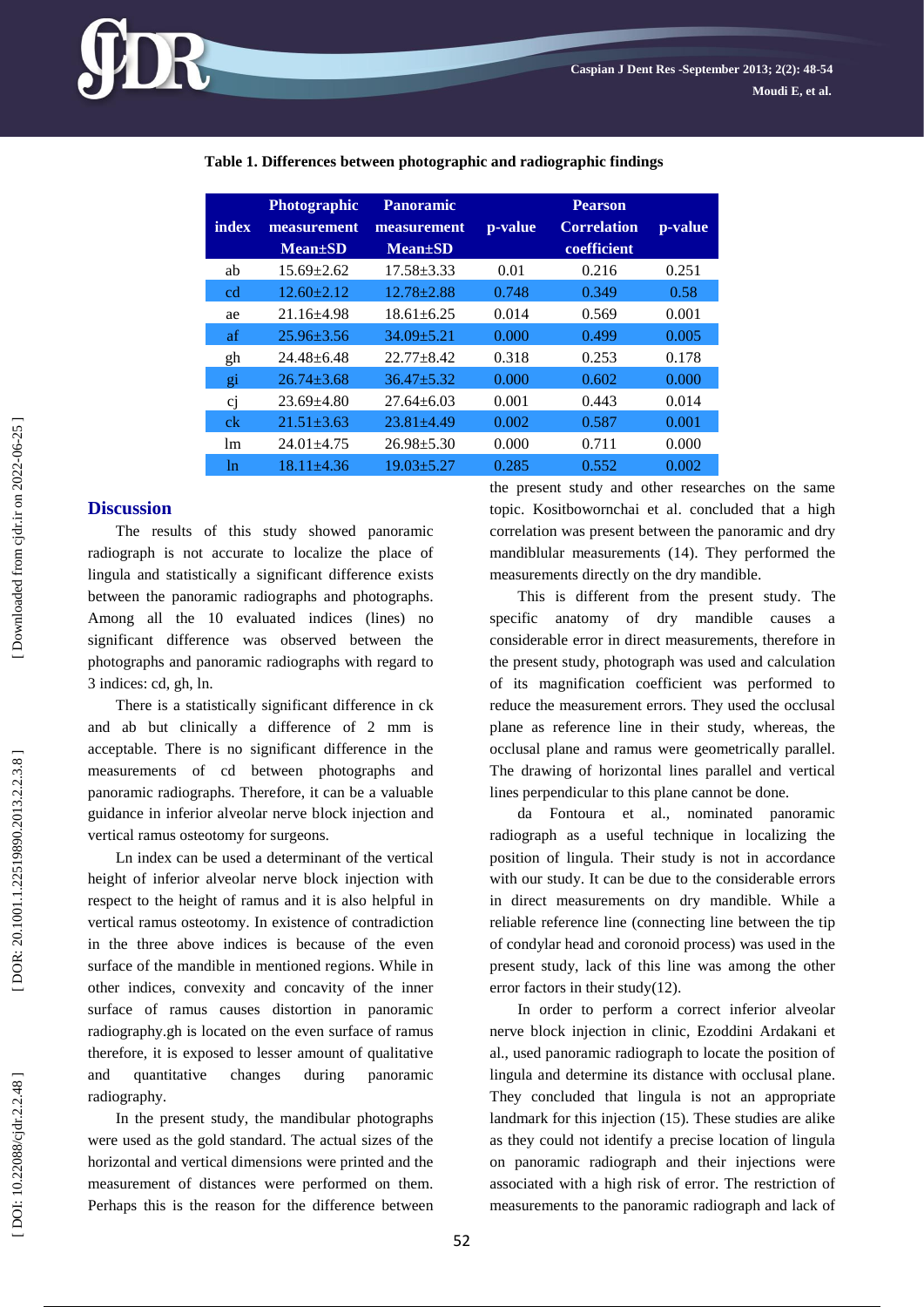**Accuracy Of panoramic radiograph in determining the location of the lingula**

the gold standard to locate the lingula were the other reasons for this error. They consider the success of anesthesia as a reason for consistency of clinical and panoramic radiography but the author does not accept its accuracy. Despite localizing the correct position of lingula, other factors such as the skill of surgeon, psychological and pathological factors, infection, misuse of drugs and surgical techniques can be effective on success of injection (16 -19).

The difference in the nature of mandibular bone in children and adults and the location of lingula are among the other causative factors for the high risk of error in inferior alveolar nerve block injection (20).

### **Conclusion**

According to the findings obtained from panoramic radiographs and dry human mandible photographs, panoramic radiograph is not an accurate technique to localize the position of lingula but the width and length ratios are among the helpful factors to locate the lingula.

#### **Limitations**

Because of the specific anatomy of the mandible, the performance of measurement on dry mandible is impossible, therefore, the measurements were taken on photographs. The inadequate number of samples is another limiting factor and it can be effective on the results of this study.

### **Acknowledgment s**

We are grateful for the support of Iman Gooran, Mr. Jabbari and the staff and personnel of the Department of Oral and Maxillofacial Radiology of Babol Dental School.

**Funding:** This study was a part of thesis and research project (Grant No: 9133630) which was supported and funded by Babol University of Medical Sciences. **Conflict of interest:** There was no conflict of interest.

## **References**

1.Standring S, editor. Gray's Anatomy: The Anatomical Basis of Clinical Practice.40<sup>th</sup> ed.Edinburgh:Elsevier Churchill Living Ston ;200 8.p.481 -3.

- 2 .Smith GI, Brennan PA, Oh SS, Markus AF. Modification of the Hunsuck sagittal split osteotomy using anerve hook. Technical note. J CraniomaxillofacSurg 2002; 30: 292 -4.
- 3 .Kositbowornchai S, Siritapetawee M, Damrongrungruang T, Khongkankong W, Chatrchaiwiwatana S, Khamanarong K, et al. Shape of the lingual and its localization by panoramic radiograph versus dry mandibular measure ment. Surg Radiol Anat 2007; 29:689 -94.
- 4 .Fabian FM. Observation of the position of the lingual in relation to the mandibular foramen and the mylohoidgroov. Ital J AnatEmbryol 2006;111: 151 -8.
- 5 .Kang SH, Byun IY, Kim JH, Park HK, Kim MK. Three -dimensional anatomic analysis of mandibular foramen with mandibular anatomic landmarks for inferior alveolar nerve block anesthesiaOral Surg Oral Med Oral Pathol Oral Radiol 2013; 115: e17 -23.
- 6 .Thangavelu K, Kannan R, Kumar NS, Rethish E, Sabitha S, Sayeeganesh N . Significance of localization of mandibular foramen in an inferior alveolar nerve block .J Nat Sci Biol Med 2012;3:156 -60.
- 7 .Monnazzi MS, Passeri LA, Gabrielli MF, Bolini PD, de Carvalho WR, da Costa Machado H . Anatomic study of the mandibular foramen, lingula and antilingula in dry mandibles, and its statistical relationship between the true lingula and the antilingula. Int J Oral Maxillofac Surg 2012; 41:74 -8.
- 8 .Keros J, Kobler P, Baucić I, Cabov T Foramen mandibulae as an indicator of successful conduction anesthesia. Coll Antropol 2001; 25:327 -31.
- 9 .Jansisyanont P, Apinhasmit W, Chompoopong S .Shape, height, and location of the lingula for sagittal ramus osteotomy in Thais. Clin Anat 2009; 22: 787 -93.
- 10 .Aziz SR, Dorfman BJ, Ziccardi VB, Janal M. Accuracy of using the antilingula as a sole determinant of vertical ramus osteotomy position .J Oral Maxillofac Surg 2007; 65:859 -62.
- 11 .Fujimura K, Segami N, Kobayashi S.Anatomical study of the complications of intraoral vertico sagittal ramus osteotomy. J Oral MaxillofacSurg 2006; 64: 384 -9.
- 12 .da Fontoura RA, Vasconcellos HA, Campos AE. Morphologic basis for the intraoral vertical ramus

Downloaded from cjdr.ir on 2022-06-25